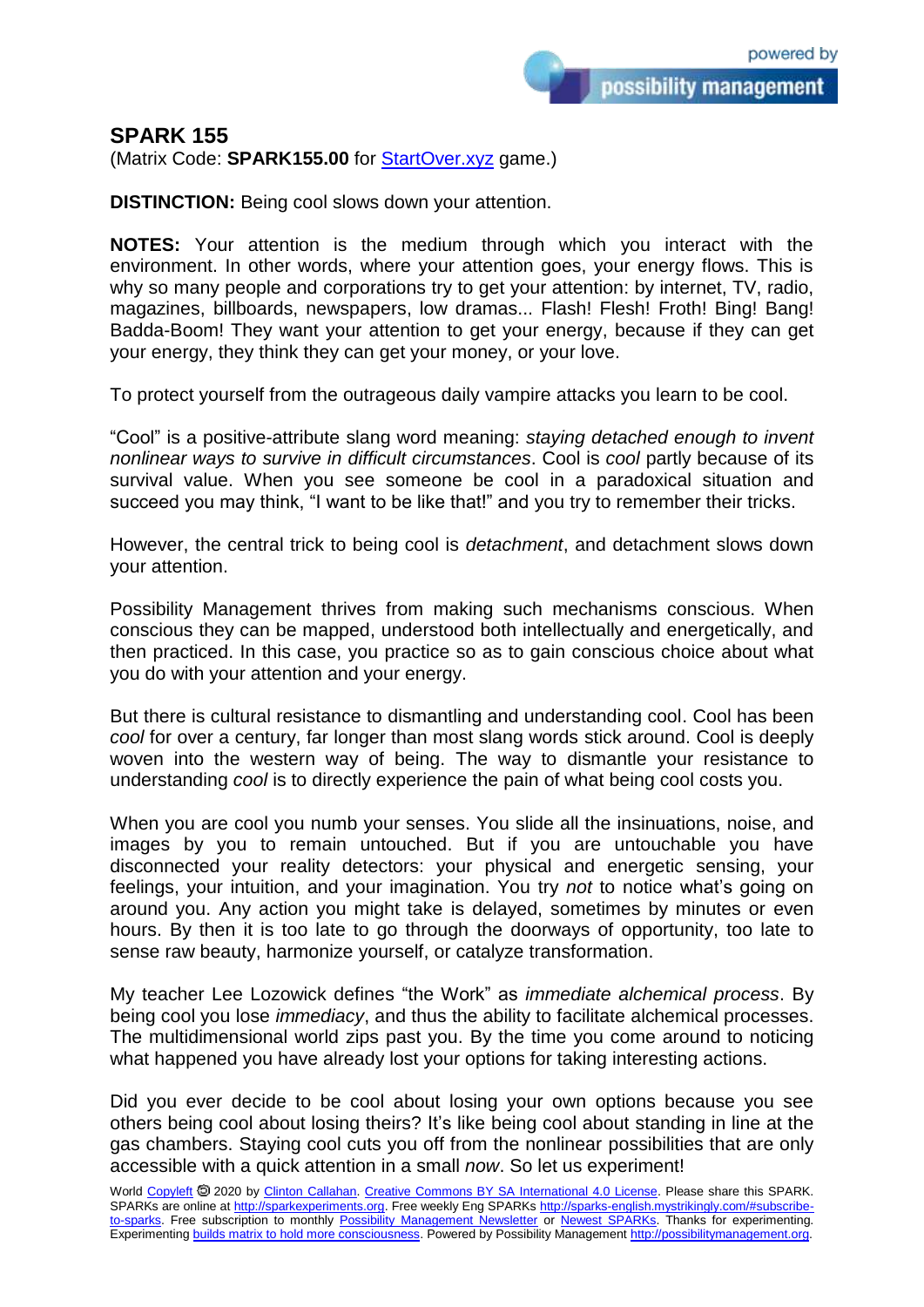## **EXPERIMENTS:**

Here are some experiments to help you regain immediacy without losing your center, and also, by the way, without totally losing your cool. These experiments are perfect for your next Possibility Team.

- 1. **SPARK155.01** PRACTICE POINT ATTENTION Use a black felt-tipped pen to put a small dot on the fingernail of each person's right pointer finger. Find a partner. One person is the Client. The other person is Gremlin. The Client stands on one foot, holds their dotted finger out before them and practices Point Attention by focusing only on the dot while keeping their balance. For 1 whole minute the Gremlin does everything they can to distract the Client from their Point Attention – no touching, spitting, or shouting in the ears! (Farting is allowed.) If the Client smiles, laughs, looks away from the dot, or loses their balance the Gremlin says, "Stop! You lost your focus! Start again!" After the 1 minute, stop and take sharing, then change roles and go again.
- 2. **SPARK155.02** PRACTICE FIELD ATTENTION All practice at once. Each person hold your pointer fingers out to the sides as wide as your peripheral vision can still see them. Use soft eyes. Rather than looking out, let the vision come in all at once. Do not focus on any particular thing. Now slowly spin to the right and keep scanning. As you scan with Field Attention, the spaceholder says, "Scan for red!" then waits a moment. Then they say, "Scan for yellow!" then waits a moment. And so on with other colors. (The order of colors does not matter.) As people scan with Field Attention the colors they scan for appear all by themselves. Your body knows how to scan. After a couple of minutes stop and take sharing.
- 3. **SPARK155.03** PRACTICE SCANNING Ask people to bring 10 or 12 different little objects and a handkerchief or small towel. Get in pairs. One person is the Scanner, the other person is the Arranger. The Arranger secretly places 4 of their objects under their handkerchief, tells the Scanner to get ready, then removes the cloth for just a moment then covers the objects back up and asks the Scanner "What did you see?" Then the Arranger puts 6 objects under the cloth, including the previous ones or not, tells the Scanner to get ready, then flashes the objects again. Keep progressing until all 12 objects are scanned at the same time. The Arranger can also ask questions, such as: "What time was on the watch? How many dots were facing up on the dice? Which direction did the pencil point? Who was in the photograph? Which side of the coin faced upwards? Etc. Then change roles.
- 4. **SPARK155.04** MOVE YOUR ATTENTION QUICKLY FROM ONE THING TO ANOTHER THING WHILE GIVING YOUR CENTER AWAY Find a partner. One person is the Client. The other is the Possibility Manager serving as spaceholder and coach. For 2 full minutes the Client throws their attention at any internal sensation or external stimulus as fast as they can while also throwing their center in the same direction or in some other direction. As you throw your attention and center around shout out what you are throwing your attention and your center at. For example, "The clock is ticking! My center is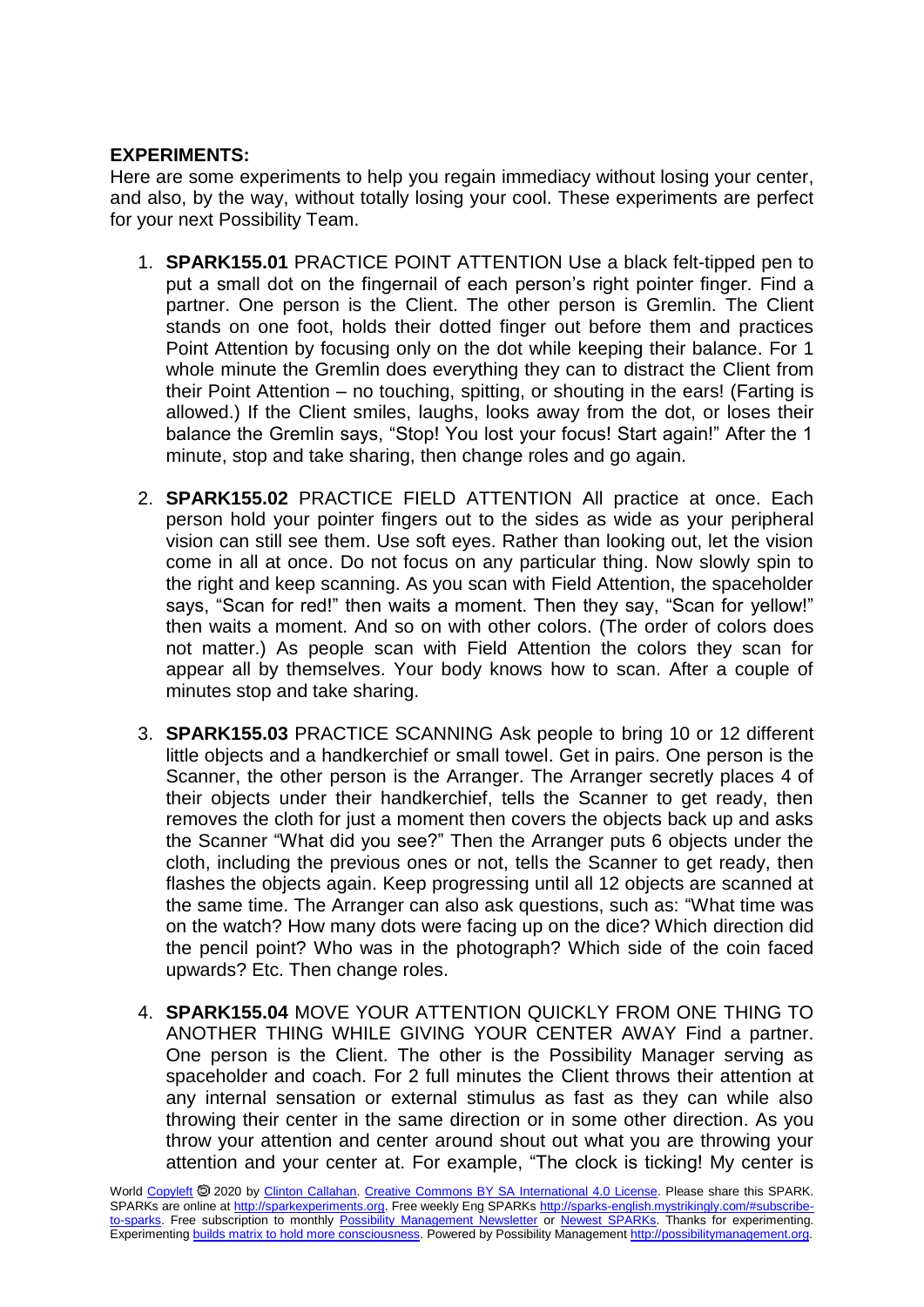with the clock! My foot moved! My center is at the door! I am breathing! My center is with you! She is shouting! My center is with her! I feel scared! My center is in the future thinking I will be punished! I hear my voice! My center is back on you!" Keep going for 2 minutes, then come to a stop. Leave a full minute of silence for digesting the experience. This may feel like going completely insane. After you do this exercise a few times you might notice that young children are doing this exercise almost constantly, but unconsciously. After the minute of silence the coach asks the Client to share about their experience. Then reverse roles and repeat.

- 5. **SPARK155.05** MOVE YOUR ATTENTION FROM THING TO THING QUICKLY *WITHOUT* GIVING YOUR CENTER AWAY This exercise is identical to the previous one except this time the Client makes efforts to give their attention away while keeping their center. The Client still shouts out what they throw their attention at, but each time takes a moment to make sure their energetic center is still on their physical center before throwing out their attention again. Commitment and willpower are required to strengthen the internal energetic muscles holding your energetic center on your physical center while you throw your attention at various internal and external stimuli. The Client should say things like, "The shelf holds many books! My center is in me! My head aches! I keep my center here!" After 2 minutes take a 1 minute silent pause for integration, and then ask for sharing. What do people notice that is different?
- 6. **SPARK155.06** WATCH THE SHERLOCK HOLMES FILM *A GAME OF SHADOWS* (2011) (129 min), with Robert Downey Jr. and Jude Law. While you watch the film put yourself in Sherlock's frame of mind. Adopt his qualities of free-attention and notice the location of his center. You may have to watch several scenes over again to catch what happens and make the distinctions. Sense what Sherlock senses. Keep your attention as free of assumptions and as moveable and lightweight as Sherlock's attention. Stop the film whenever anyone notices something, but BE SURE to finish the whole film or you will miss the point.
- 7. **SPARK155.07** PRACTICE KEEPING YOUR ATTENTION FREE OF ASSUMPTIONS Sit close together in groups of 4. One person is the Client; the other 3 are Possibility Manager Coaches. Each Client gets 12 minutes. Instruct the Client to explain in detail what is most pressing in this moment in their life while the Coaches listen. When any Coach detects that the Client is making an assumption they say, "Pause! You are assuming that…" and explains the assumption. The Client may want to make notes to help with later inquiry about their assumptions. Then the Client says, "Thank you," and continues saying what is most pressing for him now. The Coaches feedback about assumptions should be concise and powerful, and not ridiculous. For example, it may not be helpful to say, "You are assuming that you were born." Or, "…that you are still alive." Keep your explanations practical, such as, "You are assuming that they have power over you." Or, "…that there are rules you must follow." Or, "…that the story you just made up is true." After the 12 minutes, switch to a new Client and continue.